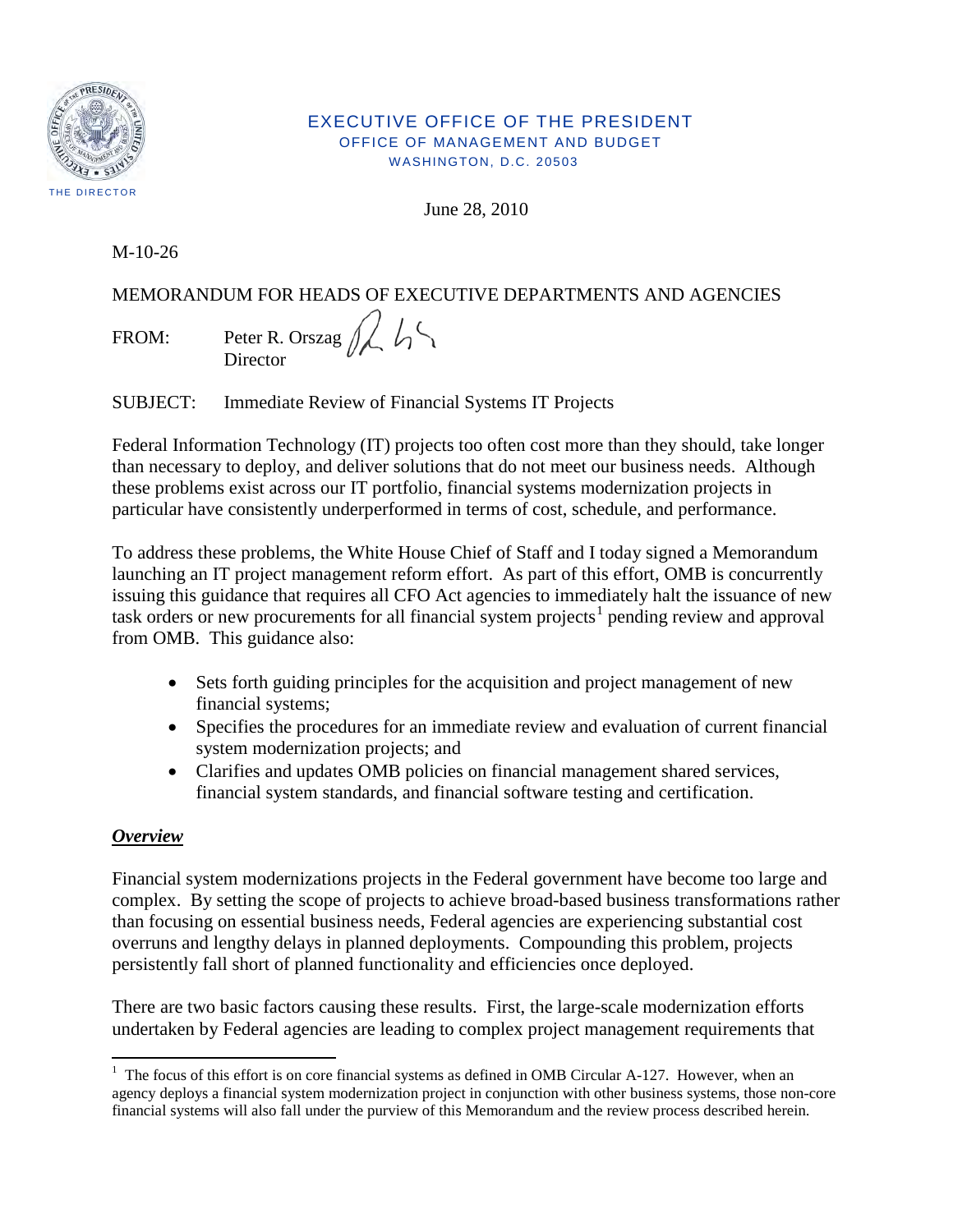are difficult to manage. Second, by the time the resulting lengthy projects are finished, they are technologically obsolete and/or no longer meet agency needs.

In response to these problems, this guidance initiates a re-examination of these expensive and lengthy investments in financial modernization solutions in favor of shorter-term, lower-cost, and easier-to-manage solutions. By dividing projects into smaller segments that deliver the most critical functionality more quickly, Federal agencies will achieve greater functionality sooner, better align projects to their organizations capacity to manage change, and reduce risk and cost. This guidance also delineates related policy changes that will reduce project complexity by encouraging shared services where cost effective, initiating a performance-based approach for compliance with financial system requirements, and streamlining the process for certifying financial management software.

### *Guiding Principles*

When seeking to deploy a financial modernization project, agencies should follow certain principles and adopt best practices that have been proven to reduce project risk and increase success rates. OMB reviews of financial projects will be based on these principles and practices. They include:

- **Split projects into smaller, simpler segments with clear deliverables.** Project segments should generally take no longer than 90 -120 days to achieve specific project milestones. Although all specific milestones may not deliver functionality, all such milestones must support the delivery of well defined functionality. The overall length of a development<sup>[2](#page-1-0)</sup> project should not exceed 24 months. Historically, Federal government IT projects have involved expansive, long-term projects that attempt to change almost every aspect of a business system at once. These projects have taken years, sometimes a decade, and have failed at alarming rates. The best practice in IT project design now focuses on the development of an overall, high-level system architecture with specific development projects working on tight timetables with clear deliverables that provide interim functionality. This approach simplifies planning, development, project management and oversight, and training. It reduces risk and allows changes in technology to be incorporated into later phases at lower costs.
- *Focus on most critical business needs first.* Historic practice in Federal IT system projects has been to attempt to address a wide range of needs at once through expansive process reengineering projects. The complexity involved in this approach has added substantially to costs, significantly increased risks and delayed implementation of all functionality, including the most critical needs. One of the benefits of the segmented approach outlined above is that it allows prioritization of needs and functionality. The most critical functionality can be delivered first while functions of lesser importance can be considered for subsequent delivery. Among other benefits, this process has been proven to cause a healthy reevaluation or reconsideration of secondary functions after critical functions are in place and being used. Therefore, revised projects plans should prioritize the most critical financial functions.

<span id="page-1-0"></span>l  $2<sup>2</sup>$  This includes the planning and development, as well as the implementation phases of the project. The focus is on modernization projects and software upgrades, not on-going operations and maintenance costs.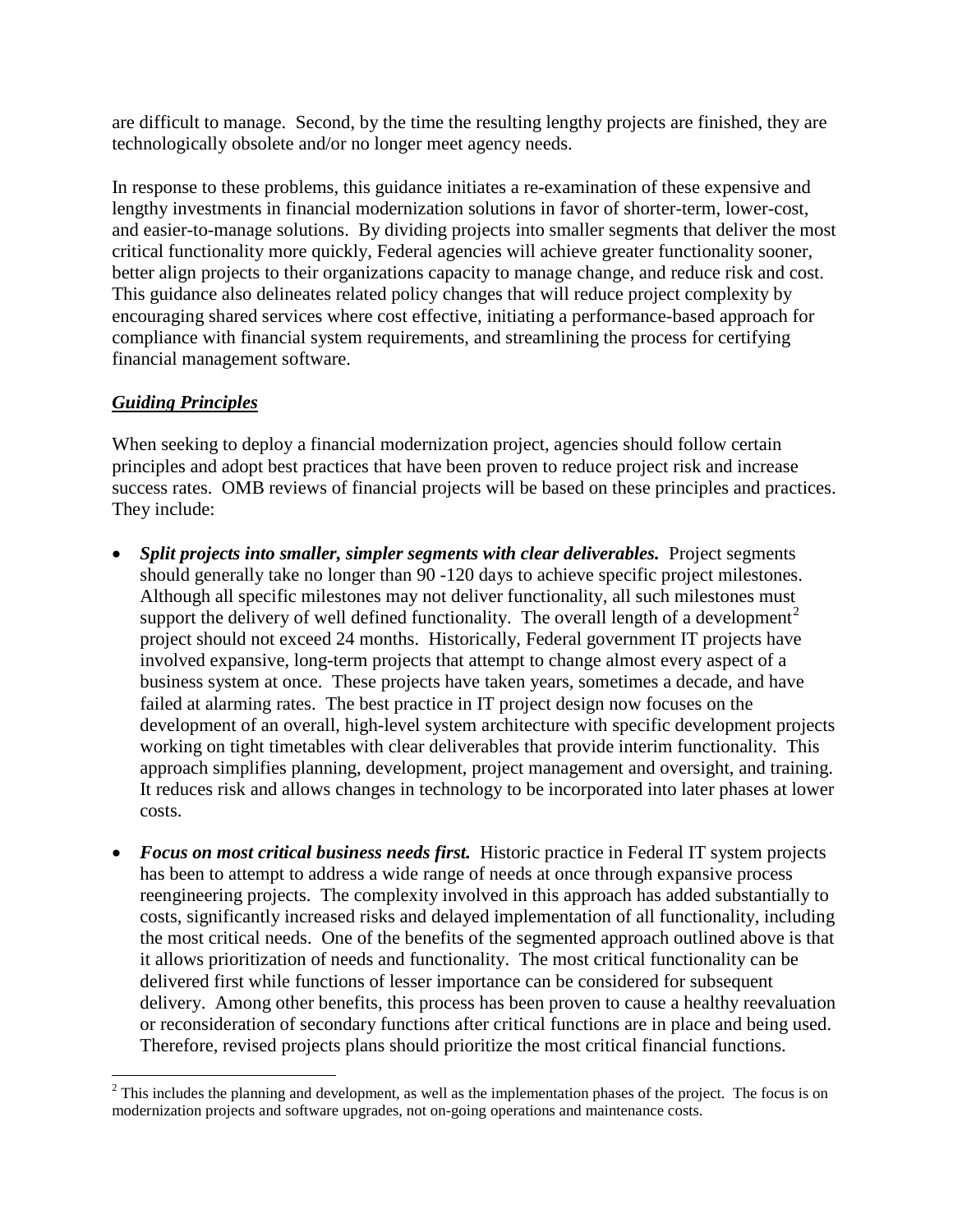• *Ongoing, transparent project oversight.* One of the major causes of IT system failure is insufficient oversight by senior management. Often in the Federal government, senior agency managers do not adequately monitor projects on an ongoing basis once they are underway. Proven best practices in this area include identifying up-front a series of milestones, warning flags, and stop points over the course of the segment lifecycle which, if deemed necessary, can cause the project to be suspended and returned to planning. Additionally, clear deliverables should be monitored closely and any delays in deliverables should automatically result in a more in-depth review of a project. Finally, mechanisms for review of project status by senior management should be built into a project plan. Revised agency projects plans should integrate these best practices into their oversight processes.

### *OMB Review Process*

1. *Projects Subject to Review*. Effective immediately, for all CFO Act agencies<sup>[3](#page-2-0)</sup>, all financial system modernization projects with \$20 million or more in planned spending on development or modernization expenses shall be halted pending an agency re-evaluation and a subsequent review by  $OMB<sup>4</sup>$  $OMB<sup>4</sup>$  $OMB<sup>4</sup>$  as noted below. In addition, as a part of this review, projects identified as high-risk by OMB should require more frequent assessment to include review of task orders or activities. Review of projects nearing completion may be abbreviated and will include consideration of the costs and benefits of implementing the policy within the project.

Agencies that have previously completed modernization projects must refrain from moving into additional rounds of planning and development until OMB has approved a revised implementation plan for those projects consistent with this guidance. Lastly, OMB may review systems that have completed implementation when a failure occurs (e.g., the system fails in performing basic functions).

- 2. *Financial Systems Advisory Board.* As of this date, OMB is establishing the Financial Systems Advisory Board (Board) under the Chief Financial Officer (CFO) Council. The Board will include CFOs and CIOs from major agencies and have available experts from various communities, including acquisition and e-government. Its function will be to make recommendations to OMB, as requested, on projects being reviewed under this memorandum. Agencies with longstanding expertise in IT project management may also be asked to participate more extensively and directly with OMB in the overall review process.
- 3. *Agency Project Plans.* Within 60 days of this order, agencies will provide revised project plans for all projects covered herein to OMB for review. Such plans, as described in Attachment A, shall clearly outline the project's strategy for reducing costs, shortening the project timeline, and reducing risks. Criteria for review will be the Guiding Principles described earlier in this Memorandum.

<sup>&</sup>lt;sup>2</sup><br>3

<span id="page-2-1"></span><span id="page-2-0"></span> $\alpha^4$  OMB review is a coordinated review led by the Office of Federal Financial Management that also includes staff  $\alpha^4$ from OMB's Resource Management Offices and the E-gov Office.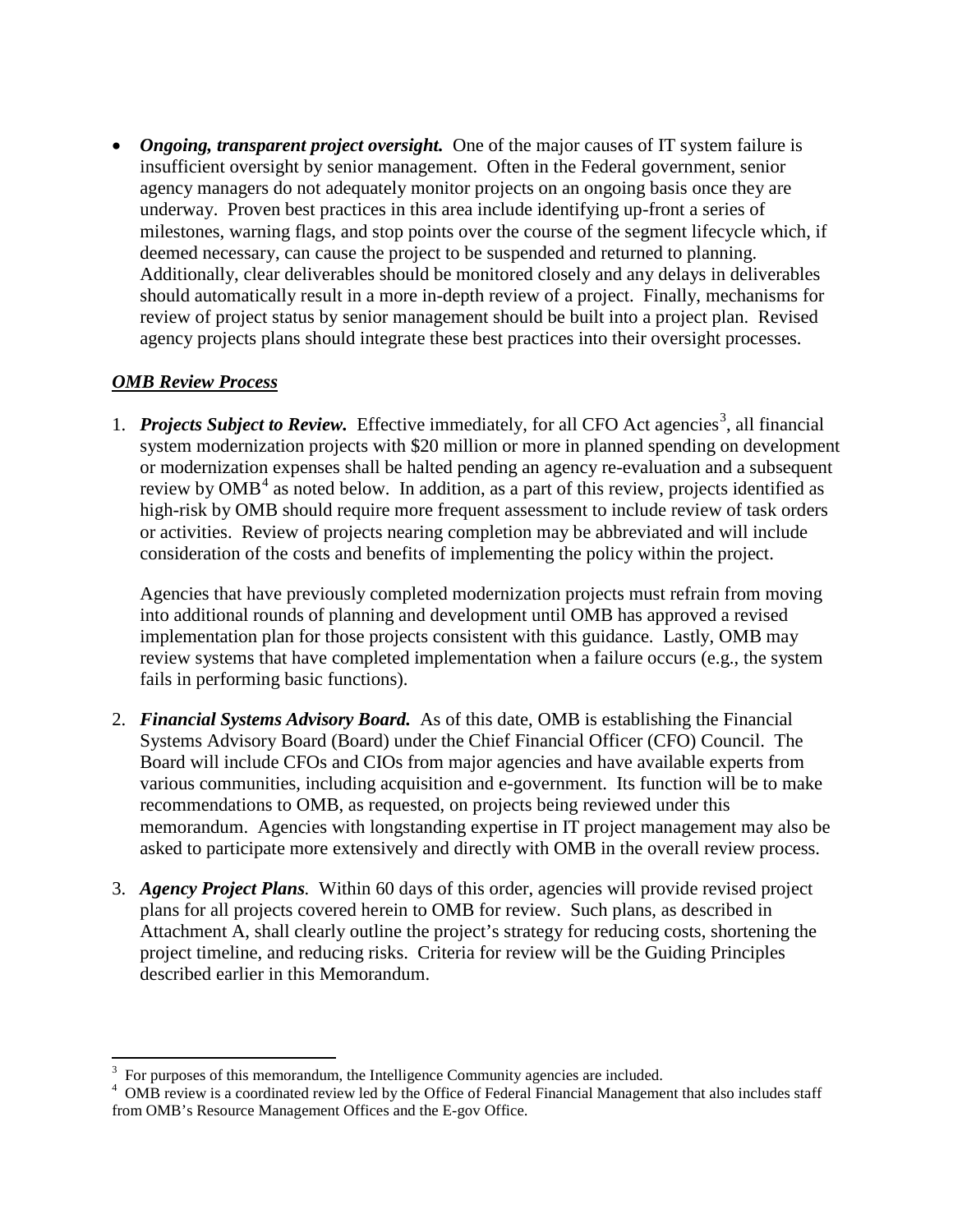- 4. *Project Review.* OMB will review revised project plans within 60 days of submission. This review may include presentation of plans to the Board for its evaluation and recommendations, but OMB will make the final decision regarding approval of a revised project plan. Many agencies have already begun working on revised project plans. Attachment B includes an initial schedule of review dates for these projects.
- 5. *Funds Execution and Link to Project Reviews.* Beginning in the first quarter of FY 2011, to align with this guidance, financial system investments subject to this guidance will be apportioned consistent with a segmented approach. Where the apportionment process is employed, funding shall be controlled under Category B on a quarterly basis. As such, contracts shall reflect the overall implementation phase of 18 to 24 months, with task orders written to reflect 90 to 120-day deliverables. Task orders shall be funded consistent with the apportionment – after OMB review throughout the development, modernization, and execution phases. For projects that OMB has not designated as high-risk or that have a proven track record of achieving specific milestones within well-defined segments, OMB may employ flexibility regarding funds control.

Throughout the fiscal year, OMB shall assess whether or not an investment should receive funding for the next segment. If approved, OMB will apportion funding for the next segment under Category B. If approval is not granted, OMB will work with the affected agency to redirect funding pursuant to existing Congressional reprogramming requirements. An agency's failure to complete a segment as planned may be a basis for canceling the remaining investment. Additionally, inconsistent, incomplete, or inaccurate data or documentation may be justification for redirecting funding.

6. *Future Reviews.*Subsequent to initial project reviews and approval of revised plans, OMB will review project status, and as necessary will re-engage the Board, on a quarterly basis through FY 2012. These reviews will be used, among other things, to inform the appropriations process for FY 2011 and OMB's review of budget proposals for FY 2012. Funding for projects subject to the apportionment process under this guidance will continue to be apportioned on a quarterly basis through Category B allocations. Projects must continue to meet 90 to 120-day milestones in order for OMB to release project funding for additional segments. For projects that have a proven track record of achieving specific milestones within well-defined segments, OMB may employ flexibility regarding funds control.

### *Shared Services, Financial System Standards, and Financial Software Testing and Certification*

• *Shared Services*. OMB supports shared service arrangements when cost effective, but will no longer mandate them in all cases for financial management systems. [5](#page-3-0) Past attempts to mandate use of financial management shared services yielded inconsistent results, as medium

<span id="page-3-0"></span> $\overline{\phantom{a}}$ <sup>5</sup> OMB's previous policy on financial management shared services was captured under the Financial Management Line of Business (FMLOB) initiative. Under FMLOB, Federal agencies were required to either serve as a shared service provider or leverage a shared service provider when modernizing a financial system.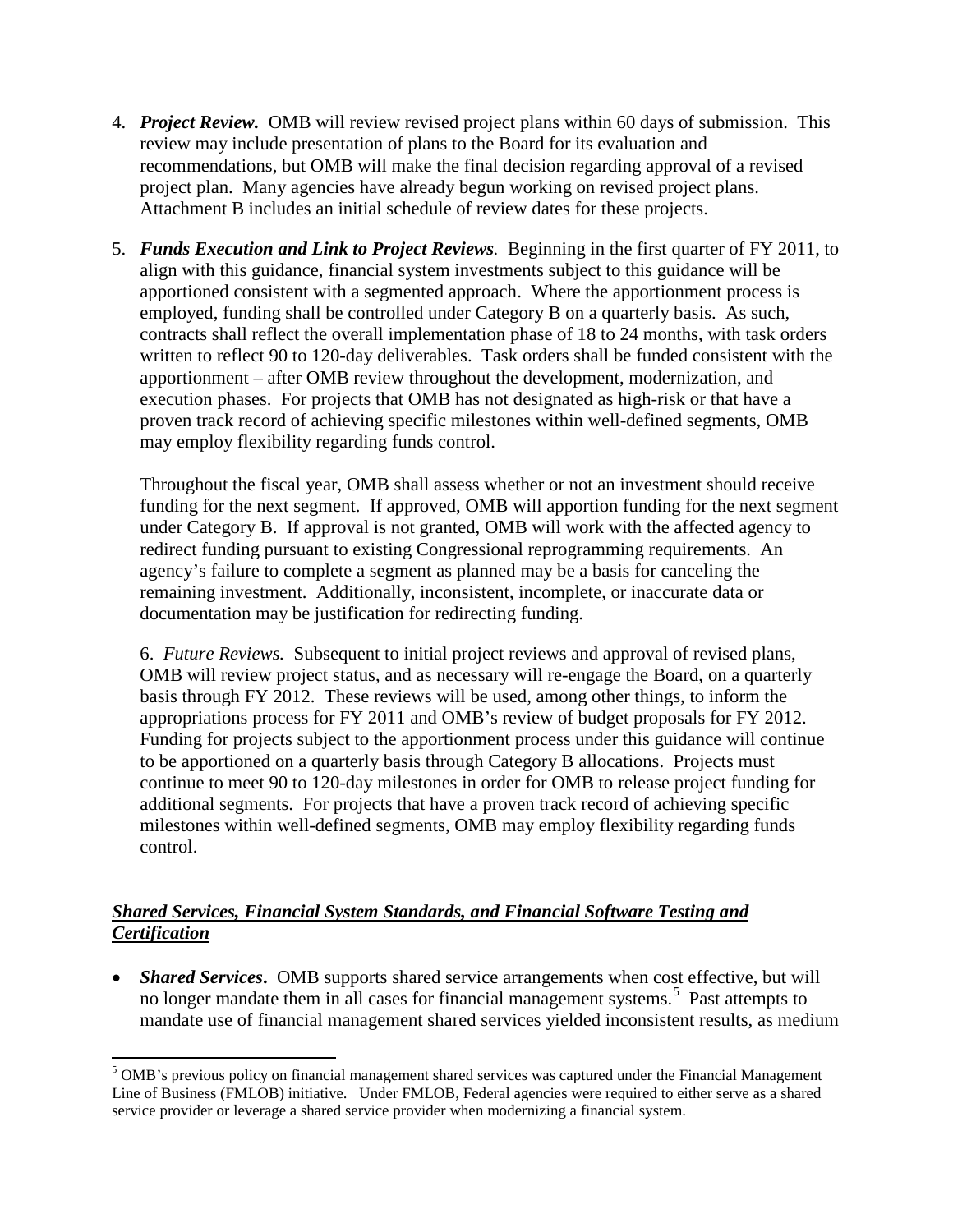and large agencies encountered the same types of costs and risks with a shared service provider as they did when modernizing "in house." These risks, along with early reluctance by Federal agencies to fully leverage the shared service model, led agencies to pursue shared service arrangements for low impact areas in terms of operational efficiency, such as common hosting, and to defer higher impact areas, such as common transaction processing.

OMB expects the requirements to re-scope agency modernization projects contained in this guidance will enable greater adoption of shared service arrangements with lower risk and greater cost impacts. Further, financial management shared service efforts will now focus on the higher impact area of transaction processing. OMB, Department of the Treasury, and the CFO Council will identify the development of common automated solutions for transaction processing. The Office of Financial Innovation and Transformation, which has been recently established within Treasury's Fiscal Service, will pilot these solutions. The first priorities will be to develop initial operating capabilities for vendor invoicing and intergovernmental transactions. Existing shared service relationships will remain unchanged, but agencies that are being cross-serviced can re-evaluate whether the current and future relationship remains cost-effective.

- *Financial System Standards*. Current "Core Financial System" requirements<sup>[6](#page-4-0)</sup> remain in effect and Federal agencies have an ongoing responsibility to comply with them. OMB will soon issue a revision to OMB Circular A-127, *Financial Management Systems*, which will update existing requirements and include new guidance on how agencies and auditors will assess compliance with these requirements. Specifically, OMB will initiate a performancebased approach to assessing compliance that will assist in the overall objective to reduce the cost, risk, and complexity of financial system modernizations. The objective of this approach will be to provide additional flexibility for Federal agencies to initiate smaller scale financial modernizations as long as relevant financial management outcomes (e.g., clean audits, proper controls, timely reporting) are maintained.
- *Software Certification*. The Financial Systems Integration Office (FSIO)<sup>[7](#page-4-1)</sup> previously required a formal test procedure of financial software as part of a certification program that confirmed the products contained the functionality required by issued system standard requirements. This process was established at a time when problems with software functionality posed a significant risk to system performance. Over time, this risk has diminished.

In addition, the FSIO software certification process was lengthy and resource intensive, delaying the procurement process for software by 18 months and creating significant costs for the software vendor that were passed back to the taxpayer. This process was terminated by OMB in March 2010 because it did not align well with our objectives to deploy newer,

 $\overline{\phantom{a}}$ 

<span id="page-4-0"></span><sup>6</sup> See [http://www.fsio.gov/fsio/fsiodata/docs\\_systemrequirements.shtml.](http://www.fsio.gov/fsio/fsiodata/docs_systemrequirements.shtml)

<span id="page-4-1"></span> $7$  The Financial System Integration Office (FSIO), previously referred to as the Joint Financial Managers Improvement Program (JFMIP) office, was an organization within the General Services Administration (GSA) whose mission included the development and implementation of a testing protocol applied to financial software to ensure such software met minimum functionality requirements.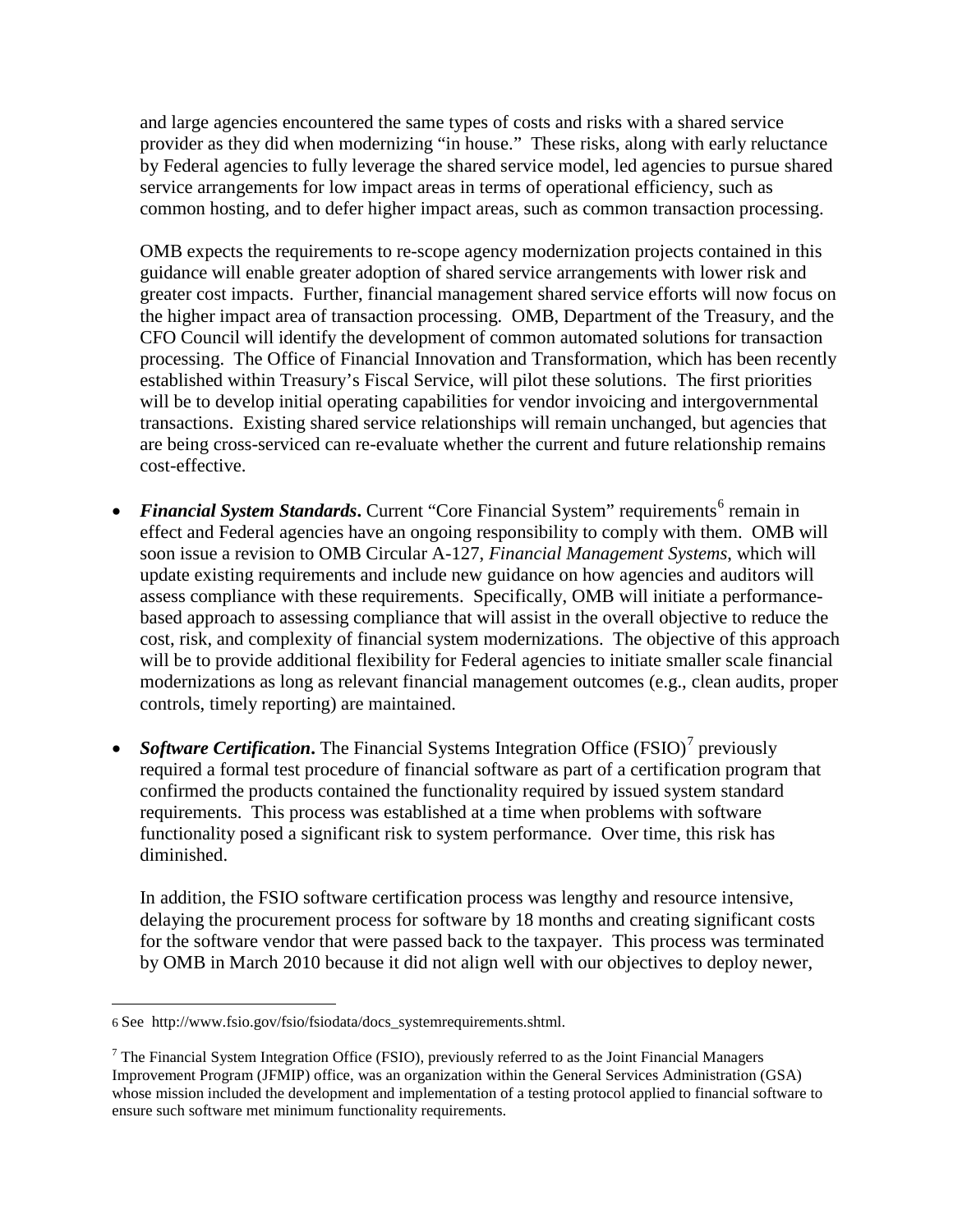cost-effective technologies more timely. In addition, the certification program still resulted in products that did not have some required functionality, despite the testing.

Therefore, OMB is reforming the certification process by shifting the accountability for software performance to the vendor through self-certification. To the extent software functionality does not perform in accordance with vendor certification, the Federal agency will hold the vendor accountable in the same manner in which other contractual obligations are enforced, such as through the imposing of liquidated damages, requiring repair or replacement, or terminating the contract. If the contractor is found to have made any materially false or fraudulent statements or representations, it may be subject to penalties under the False Statement Act. This should make contractors clearly accountable for delivering what they promise.

OMB will, as appropriate, revisit this policy on an annual basis to determine the potential need for refinement. Additional details related to this change to the testing process will be provided in an upcoming revision to OMB CircularA-127, scheduled to be issued this summer, as well as the OMB Audit Bulletin.

We look forward to working with you as we implement the steps outlined in this guidance to achieve our mutual goals. If you have any questions regarding this memorandum, please contact Debra Bond, Deputy Controller of the Office of Federal Financial Management/OMB.

#### **Attachments:**

- A. Template for Submissions
- B. Initial Review Schedule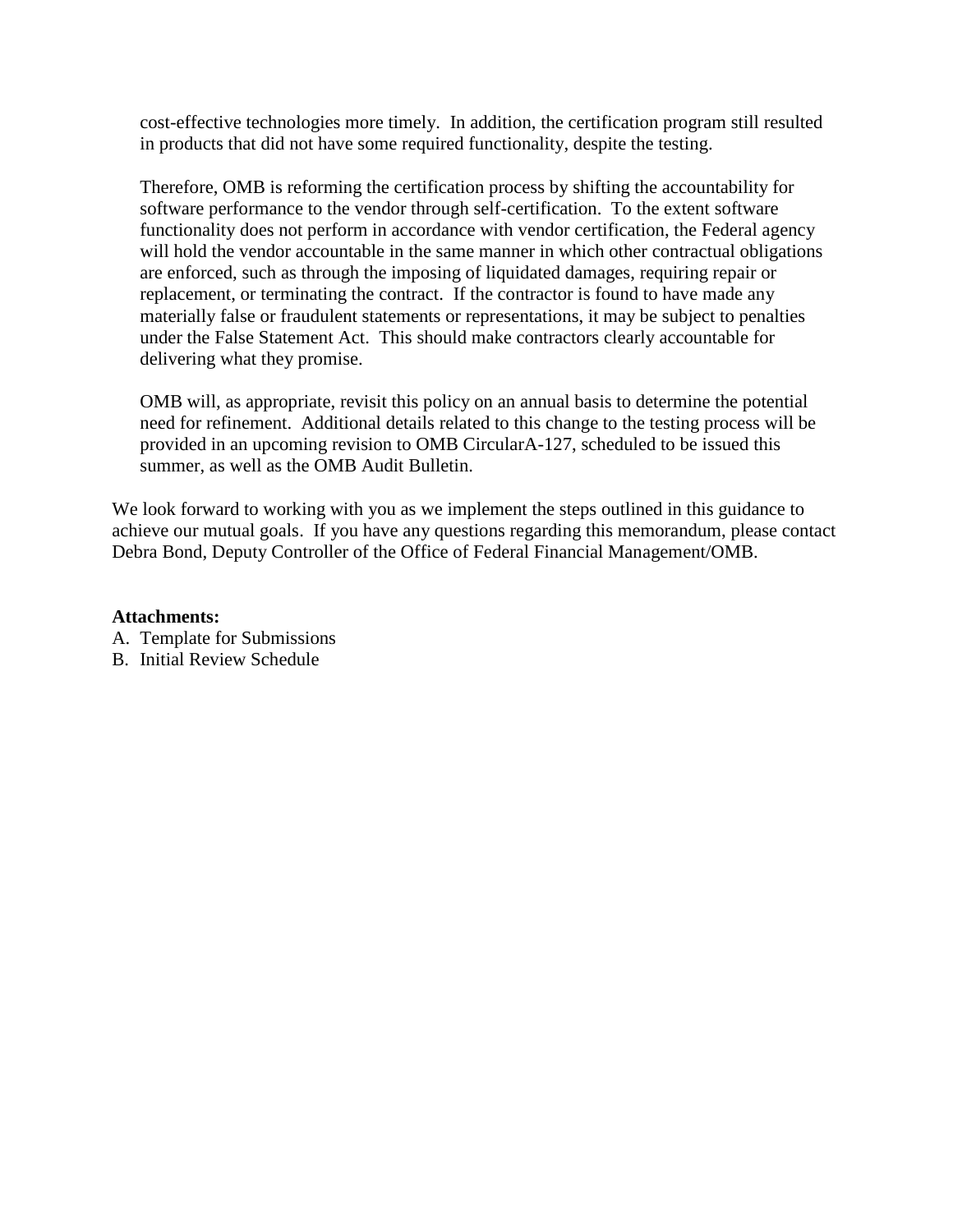# **Financial System Template**

**Instructions** Please provide a systems review package, which should not exceed 20 pages, and a current project plan to the Office of Management and Budget (OMB) and the Financial Systems Advisory Board (FSAB) one calendar week prior to the scheduled system review outlined in Attachment B. The systems review package and the project plan will be discussed during the 50 minute review session, of which 15 minutes will be provided to the agency or component being reviewed and the remaining 35 minutes will be for questions from the FSAB.

The components to include in the systems review package for each of the Department's financial management IT systems follows. If you have questions regarding the template, please submit them to the Financial Management Community page in MAX [[https://max.omb.gov/community/x/KIJlHg\]](https://max.omb.gov/community/x/KIJlHg). Agencies are encouraged to leverage the Exhibit 300 required by OMB Circular A-11 as applicable. Future Exhibit 300 submissions should be consistent with the information presented in this systems review package.

#### **Executive Summary**

*Project Name*: Provide the name of the project and system being modernized. If the name has changed or there are multiple component names, please list each.

*Agency*: Provide the name of the agency implementing the project. If the project is being implemented in multiple bureaus or components, please list each. For shared service providers, please list the impacted Departments and bureaus/programs.

| <b>SYSTEM STATUS</b>          |                 |               |                                                                                                                           |
|-------------------------------|-----------------|---------------|---------------------------------------------------------------------------------------------------------------------------|
| <b>Status Item</b>            | Current Status* | Prior Status* | Summary                                                                                                                   |
| <b>Overall Project Status</b> | Yellow          | Red           | Include a brief overall summary<br>for the project                                                                        |
| Cost                          | Yellow          | Red           | Include a description of any<br>variance in cost (costs to date<br>against projects costs; also total<br>estimated costs) |
| Schedule                      | <b>Red</b>      | Green         | Include a description of any<br>variance in Schedule for the<br>lifecycle of the project                                  |
| Performance (Scope)           | Yellow          | Red           | Include a description of any<br>changes in Performance                                                                    |
| Project Risk                  | Green           | Yellow        | Include a description of any<br>changes in the project risk $(s)$                                                         |

*System Status:* Fill out the below chart and self-assess each status item.

*Note: the Prior Status will be blank for the first review.*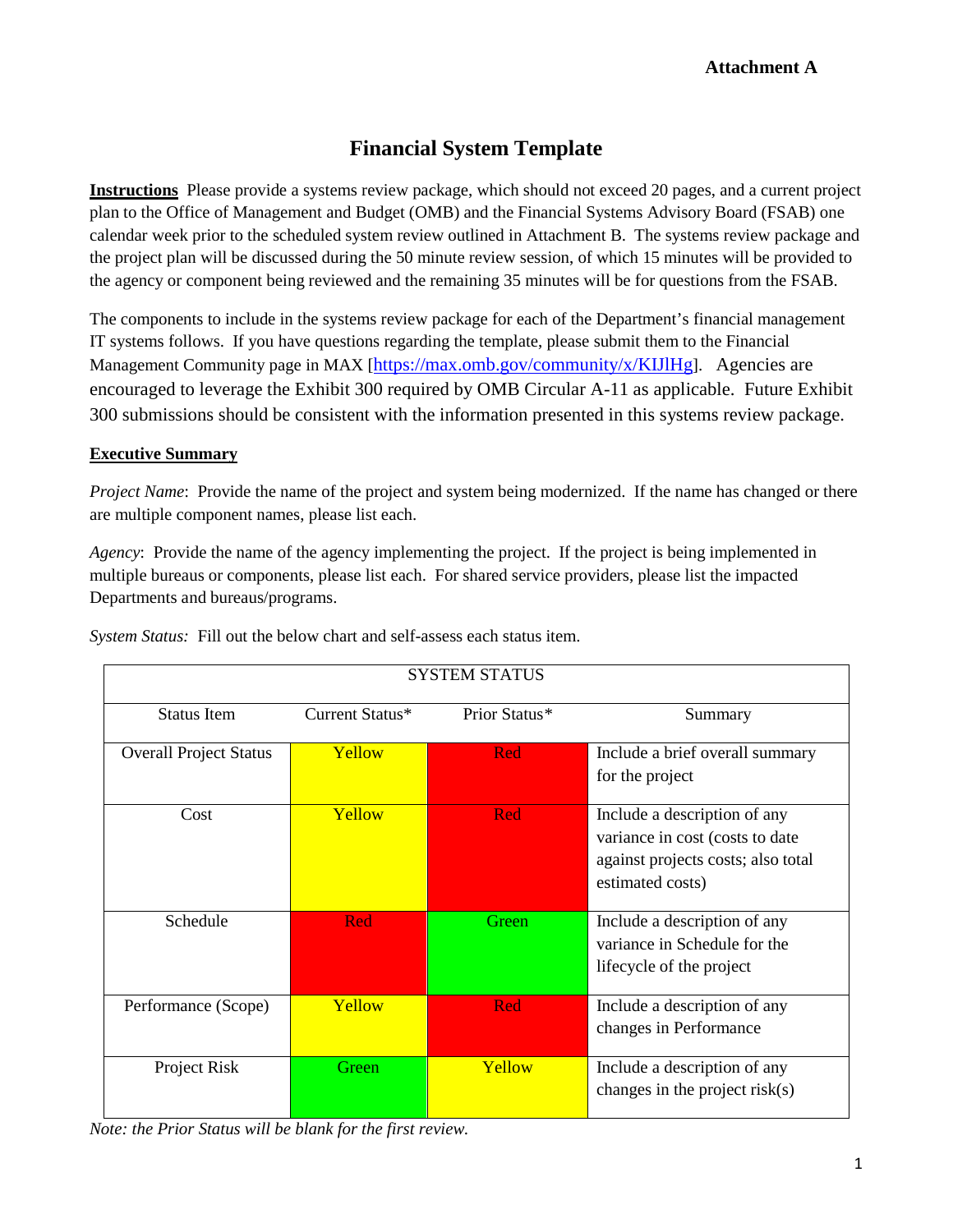*Chart Key: Red = missed defined milestones during the 90-120 day segment (e.g., cost, schedule, scope) Yellow = risks identified that could place the project in jeopardy (e.g., cost, schedule, scope) . Green = on track to meet deliverables; no project slippage Blue = task completed* 

*\* Agencies are encouraged to use the formula based/ variance approach as defined within the OMB Office of E-gov's IT Dashboard. [* [http://itdashboard.gov/?q=content/faq-agencies\]](http://itdashboard.gov/?q=content/faq-agencies).

# **Section 1**

*Type of Project*: Provide a description of what type of project is being reviewed (new initiative, major enhancement/upgrade, or ongoing initiative-e.g., steady state). In addition, please describe what lifecycle phase the project is currently in (pre-acquisition/planning, full acquisition/implementation, deployed/operations and maintenance, or mixed life cycle).

*Project Description*: Provide a description of the project objectives, including what functionality is being obtained, interfaces required internally or by external stakeholders. In addition please provide number of users, number of locations and description of the locations (e.g. national, localized, international), and a description of the type of users and who is impacted by the system.

*Business Needs/Solution*: Provide a description of what critical business needs are being addressed and the need or problem driving the proposed project, including the timeframe the critical business needs must be addressed. Please include detailed contingency plans that outline budgetary and performance impact. Describe how the project is consistent with the agency's mission and/or strategic plan. Also, please highlight "in-scope" and "outof-scope" changes/issues. In addition, please describe the alternatives that were evaluated when choosing the solution.

*Benefits*: Provide a description of the outcomes of the project that would resolve the business need or problem. Provide a description of direct benefits anticipated from the project. Specify the measurable improvement of the project and the implications of not doing the project. Please relate these descriptions to the overall mission of the Department.

*Technology Solution:*Provide a description of the technology solution being obtained and the flexibility of that solution (e.g. is it open or closed, does it leverage cloud technology, is it proprietary).

# **Section 2**

*Management Structure:* Provide a description of the management structure of the project including, the name and contact information for the project manager and the number of staff working on the project. In addition, provide the grades, job series, and office locations of the staff. If staff only work less than 100 percent of their time on the project, please delineate full or partial FTE ratio. Lastly, include a list of the contractors working on the project with their classification and billable rate.

*Project Oversight:* Provide a description of the project oversight including the date(s) of internal project review(s), highlights from the review(s) and a description of the body reviewing the project (e.g. Department Investment Review Board). In addition, provide the names and titles of the project sponsor(s), how often senior leaders are briefed on the project, and the level of senior leader involvement in the project.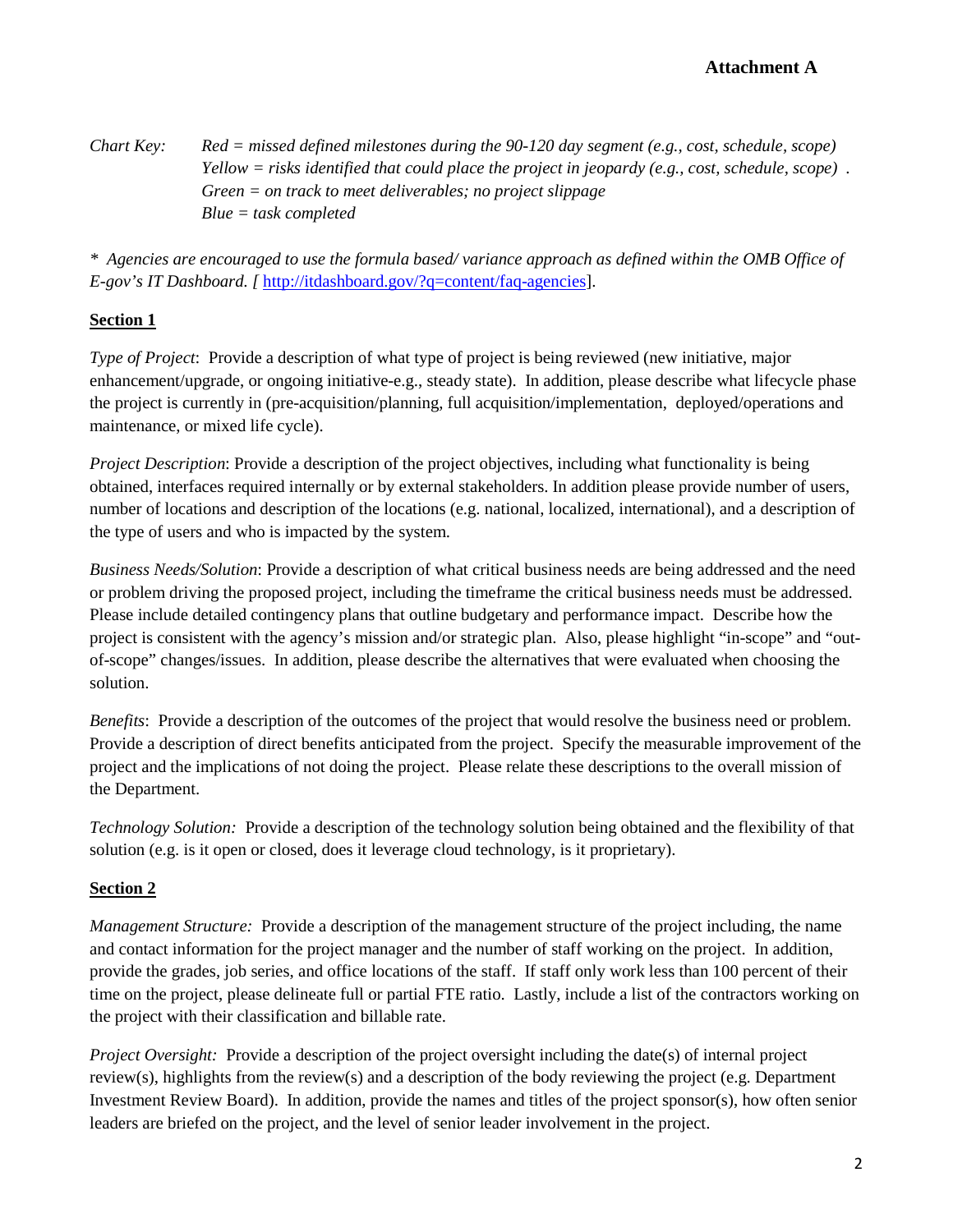*Communication Plan:* Provide a description of the communication plan including the identification of all stakeholders, how the agency will communicate critical information on the project to the stakeholders, and how frequently the agency will communicate with each stakeholders.

*Training Plan.* Provide a detailed description of the agency training plan for all users (e.g., financial management personnel, program personnel, field and headquarter personnel).

### **Section 3**

*Project Risk:* Provide a description of the identified risks associated with acquiring and implementing this project and explain how the risks will be mitigated. Provide a description of risk associated with the project, such as legacy data cleanup, human resource constraints, and change management needs. Agencies should reflect the probability of occurrence as well as the magnitude of impact of these potential risks. In addition, provide planned risk mitigation steps that would be performed to limit identified project risk and alternatives considered (e.g. in-house development versus outsourcing).

*Emerging Issues (applicable if in implementation or deployed phase):* List any issues identified that were not anticipated during the planning phase, the impact to the project, and required actions.

*Organizational Change Management:* Provide a description of the training needs identified for stakeholders associated with this project and the plan for providing the training, including timelines.

### **Section 4**

*Cost:* Provide a cost estimate for the project, including all funding for the project regardless of source and spanning all years of the project. Estimates should be separated by initial planning, acquisition (development), and annual (recurring) operation and maintenance costs (including FTE costs). Provide original estimated cost of the project, revised estimated cost of the project, and a brief description of any increased or decreased cost projections from the original estimate. In addition, include the amount of actual cost incurred.

| Initial Budget | Current Budget   Variance to Initial Budget | Available Funding to<br>Date | <b>Actual Costs to</b><br>Date |
|----------------|---------------------------------------------|------------------------------|--------------------------------|
|                |                                             |                              |                                |

*Schedule:* Summarize the strategy that will be used to implement the outcomes of the project, identify the key pieces of development, and the high-level milestones and dates. Provide an overview of the overall timeline of the project with deliverables identified in 90-120 day segments. Provide the following high-level information on the project timeline.

| Initial Schedule (in | Current Schedule (in | Variance to Initial | Actual Schedule to date (in |
|----------------------|----------------------|---------------------|-----------------------------|
| Months)              | Months)              | Schedule            | Months)                     |
|                      |                      |                     |                             |
|                      |                      |                     |                             |
|                      |                      |                     |                             |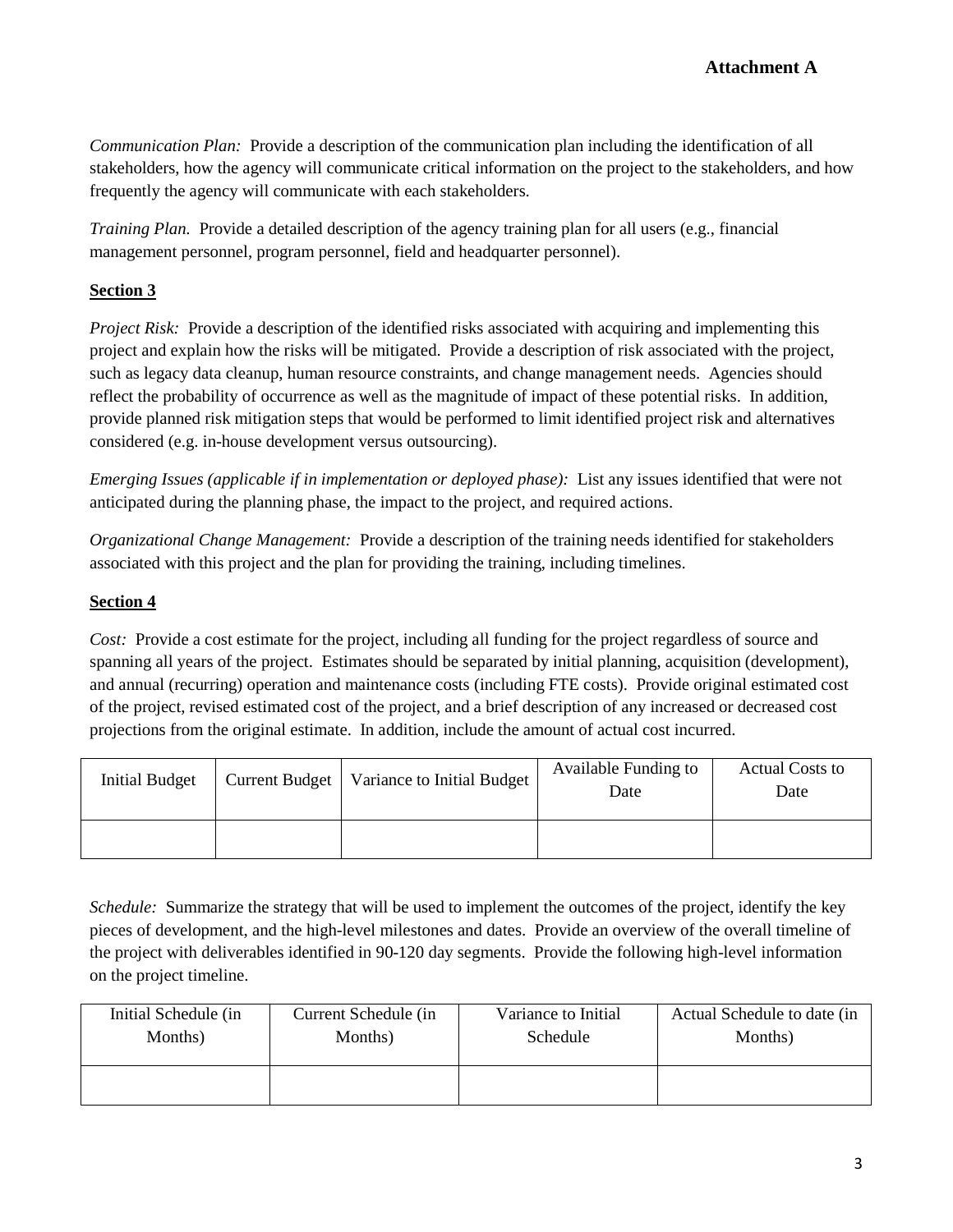*Performance:* Provide a description of any major scope changes that has occurred, including the impact the change had on the schedule and budget. Provide the following high-level information on the projects deliverables. Provide a narrative describing the change control process and the number and costs associated with approved changes.

| Number of Initial   | Number of Current | Number of            | <b>Actual Deliverables</b> | Narrative on Change    |
|---------------------|-------------------|----------------------|----------------------------|------------------------|
| <b>Deliverables</b> | Deliverables      | <b>Scope Changes</b> | provided to date           | <b>Control Process</b> |
|                     |                   |                      |                            |                        |

*Segments:* For each segment of the project (e.g., 90-120 day timeframes) being presented for review, identify the estimated cost, timeframe and deliverable(s). For each deliverable being presented, describe the criteria that must be met in order for the deliverable to be considered acceptable.

|           | <b>Estimated Cost</b> | Timeframe (90-120 days) | Deliverable |
|-----------|-----------------------|-------------------------|-------------|
|           |                       |                         |             |
| Segment 1 |                       |                         |             |
|           |                       |                         |             |
| Segment 2 |                       |                         |             |
| Segment 3 |                       |                         |             |